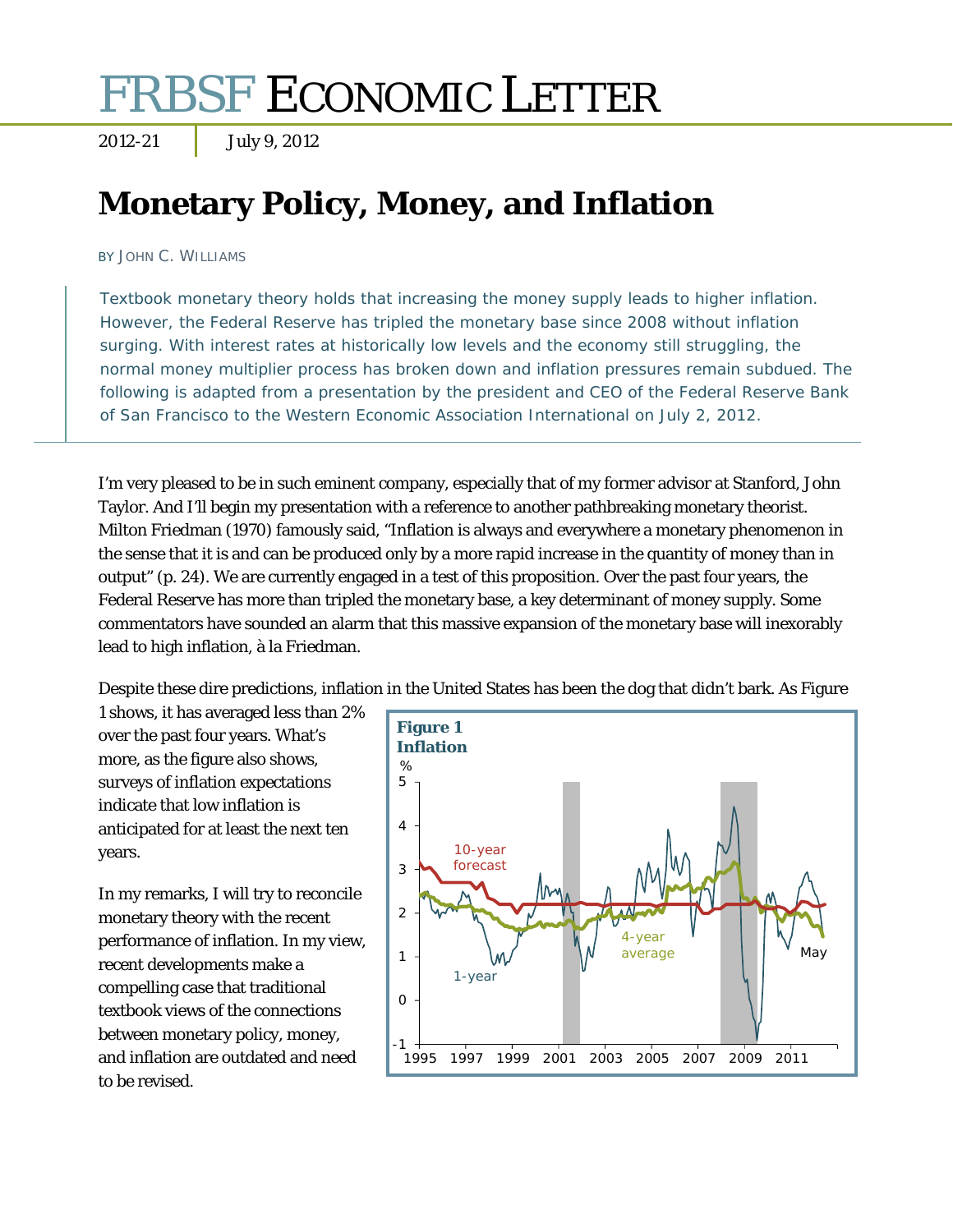#### **Monetary base and the money stock**

I'll start with two definitions. The monetary base is the sum of U.S. currency in circulation and bank reserves held at the Federal Reserve. Figure 2 shows the key components of the monetary base since 2007. Up until late 2008, it consisted mostly of currency, with a small amount of bank reserves held mostly to meet regulatory requirements. Since then, the monetary base has risen dramatically, primarily because of a \$1.5 trillion increase in bank reserves. The money stock is a related concept. It is the total quantity of account balances at banks and other financial institutions that can easily be accessed to make payments. A standard measure of the money stock is M2, which includes currency, and certain deposit

and money market accounts.

Here I should make an important point about something that often confuses the public. The worry is *not* that the Fed is literally printing too much currency. The quantity of currency in circulation is entirely determined by demand from people and businesses. It's not an independent decision of monetary policy and, on its own, it has no implications for inflation.

The Federal Reserve meets demand for currency elastically. If people want to hold more of it, we freely exchange reserves for currency. If



people want less, then we exchange it back. Of course, currency doesn't pay interest. People hold it as a low-cost medium of exchange and a safe store of value. In fact, over the past four years, U.S. currency holdings have risen about 35%. This reflects low interest rates, which reduce the opportunity cost of holding currency. It's also due to worries about the economy and the health of the banking system, both here and abroad. In fact, nearly two-thirds of U.S. currency is held outside our borders (see Goldberg 2010). U.S. currency is widely seen as a safe haven. When a country is going through economic or political turmoil, people tend to convert some of their financial assets to U.S. currency. Such increased demand for U.S. currency is taking place in Europe today.

For monetary policy, the relevant metric is bank reserves. The Federal Reserve controls the quantity of bank reserves as it implements monetary policy. To keep things simple, I'll start with what happens when the Fed doesn't pay interest on reserves, which was the case until late 2008. I'll return to the issue of interest on reserves toward the end of my talk.

Before interest on reserves, the opportunity cost for holding noninterest-bearing bank reserves was the nominal short-term interest rate, such as the federal funds rate. Demand for reserves is downward sloping. That is, when the federal funds rate is low, the quantity of reserves banks want to hold increases. Conventional monetary policy works by adjusting the amount of reserves so that the federal funds rate equals a target level at which supply and demand for reserves are in equilibrium. It is implemented by trading noninterest-bearing reserves for interest-bearing securities, typically short-term Treasury bills.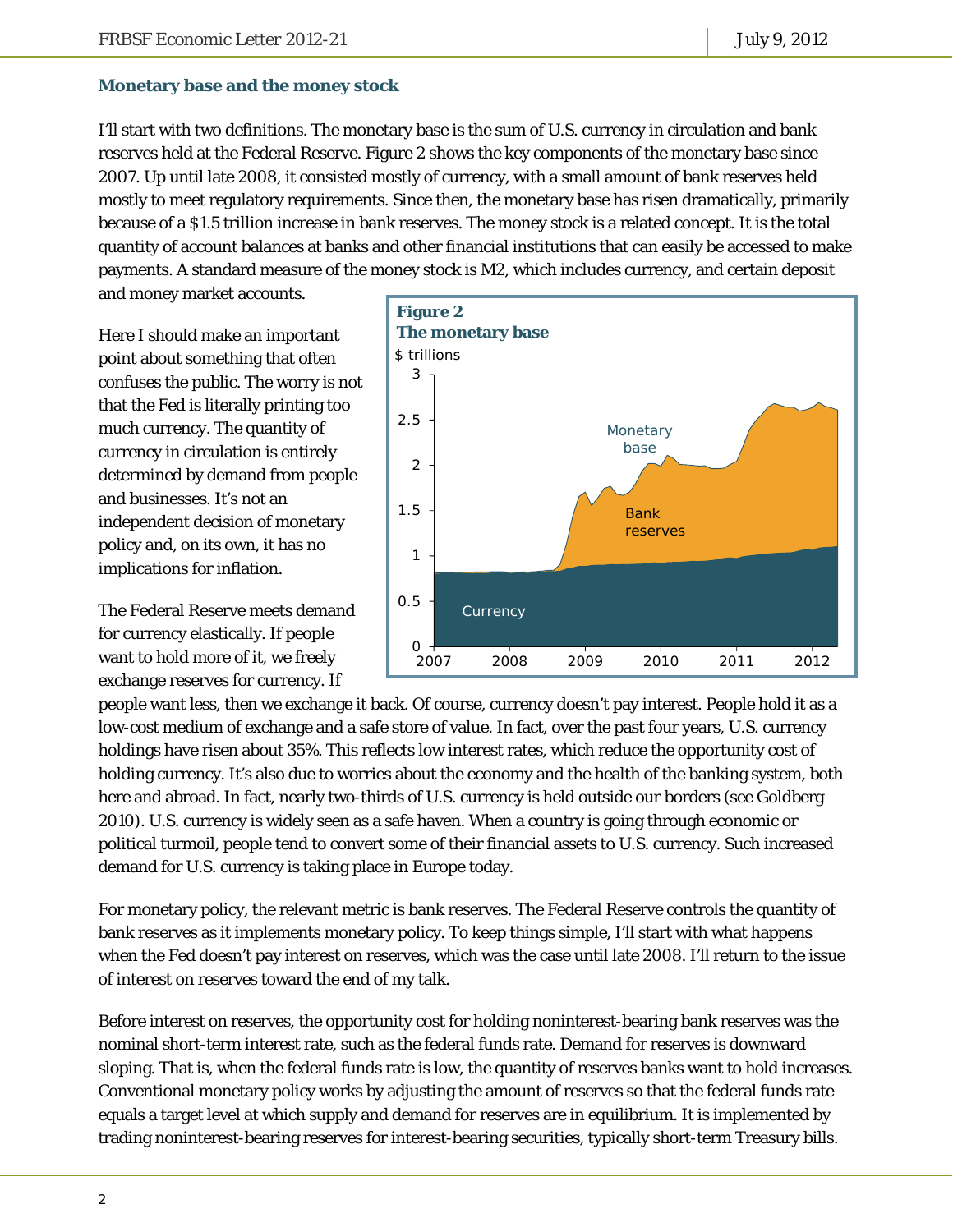Normally, banks have a strong incentive to put reserves to work by lending them out. If a bank were suddenly to find itself with a million dollars in excess reserves in its account, it would quickly try to find a creditworthy borrower and earn a return. If the banking system as a whole found itself with excess reserves, then the system would increase the availability of credit in the economy, drive private-sector borrowing rates lower, and spur economic activity. Precisely this reasoning lies behind the classical monetary theories of multiple deposit creation and the money multiplier, which hold that an increase in the monetary base should lead to a proportional rise in the money stock.

Moreover, if the economy were operating at its potential, then if the banking system held excess reserves, too much "money" would chase too few goods, leading to higher inflation. Friedman's maxim would be confirmed. Here's the conundrum then: How could the Fed have tripled the monetary base since 2008 without the money stock ballooning, triggering big jumps in spending and inflation? What's wrong with our tried-and-true theory?

A critical explanation is that banks would rather hold reserves safely at the Fed instead of lending them out in a struggling economy loaded with risk. The opportunity cost of holding reserves is low, while the risks in lending or investing in other assets seem high. Thus, at near-zero rates, demand for reserves can be extremely elastic. The same logic holds for households and businesses. Given the weak economy and heightened uncertainty, they are hoarding cash instead of spending it. In a nutshell, the money multiplier has broken down (see a discussion in Williams 2011a).

The numbers tell the story. Despite a 200% increase in the monetary base, measures of the money supply have grown only moderately. For example, M2 has increased only 28% over the past four years.

Figure 3 shows that the money multiplier—as measured by the ratio of M2 to the monetary base plummeted in late 2008 and has not recovered since. Nominal spending has been even less responsive, increasing a mere 8% over the past four years. As a result, the ratio of nominal gross domestic product, which measures the total amount spent in the economy, to the monetary base fell even more precipitously, as the figure shows. This ratio also has not recovered, illustrating how profoundly the linkage between the monetary base and the economy has broken.



### **Why did the Fed boost reserves?**

A natural question is, if those reserves aren't circulating, why did the Fed boost them so dramatically in the first place? The most important reason has been a deliberate move to support financial markets and stimulate the economy. By mid-December 2008, the Fed had lowered the federal funds rate essentially to zero. Yet the economy was still contracting very rapidly. Standard rules of thumb and a range of model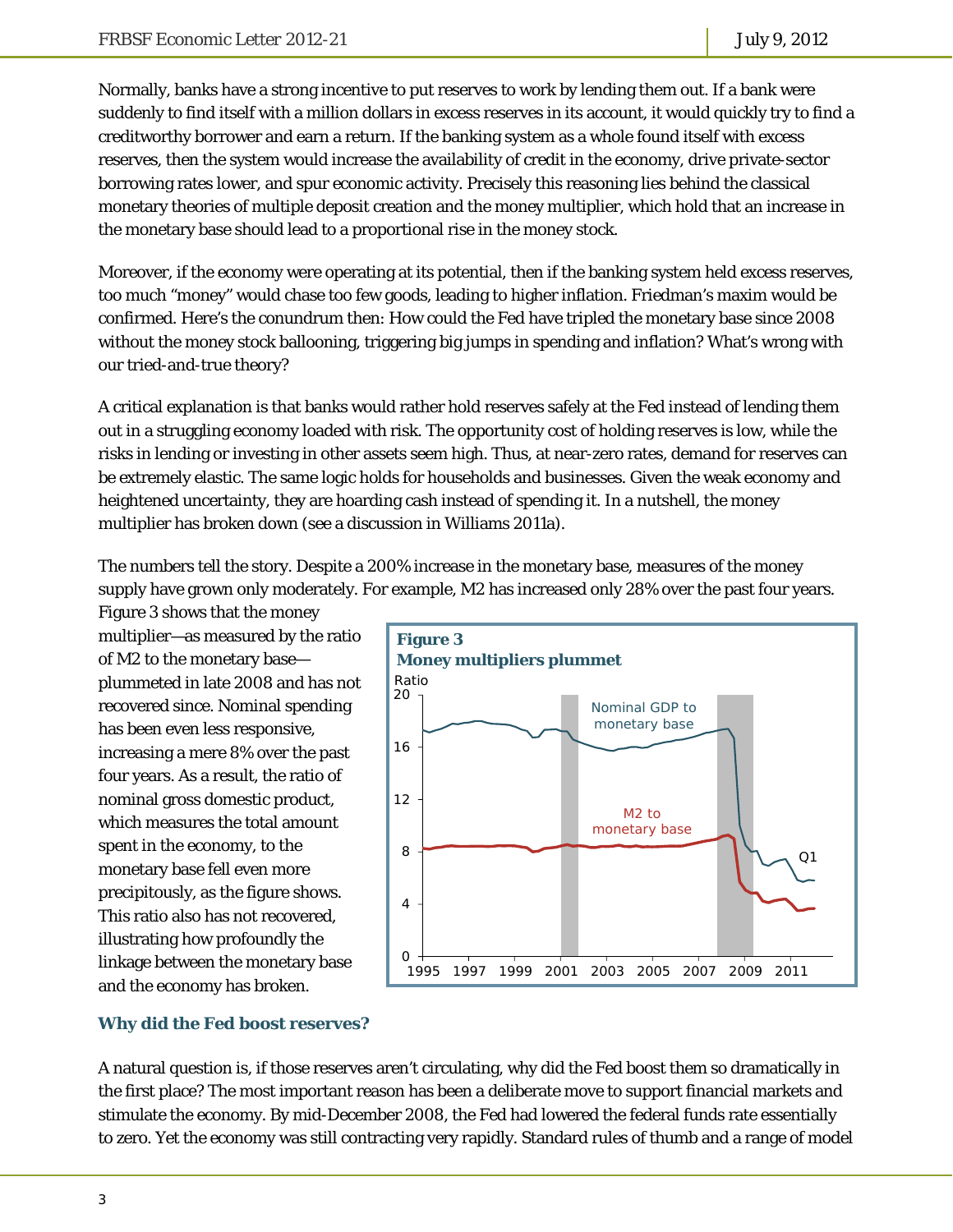simulations recommended setting the federal funds rate below zero starting in late 2008 or early 2009, something that was impossible to do (see Chung et al. 2011 and Rudebusch 2010). Instead, the Fed provided additional stimulus by purchasing longer-term securities, paid for by creating bank reserves. These purchases increased the demand for longer-term Treasuries and similar securities, which pushed up the prices of these assets, and thereby reduced longer-term interest rates. In turn, lower interest rates have improved financial conditions and helped stimulate real economic activity (see Williams 2011b for details).

The important point is that the additional stimulus to the economy from our asset purchases is primarily a result of lower interest rates, rather than a textbook process of reserve creation, leading to an increased money supply. It is through its effects on interest rates and other financial conditions that monetary policy affects the economy.

But, once the economy improves sufficiently, won't banks start lending more actively, causing the historical money multiplier to reassert itself? And can't the resulting huge increase in the money supply overheat the economy, leading to higher inflation? The answer to these questions is no, and the reason is a profound, but largely unappreciated change in the inner workings of monetary policy.

The change is that the Fed now pays interest on reserves. The opportunity cost of holding reserves is now the difference between the federal funds rate and the interest rate on reserves. The Fed will likely raise the interest rate on reserves as it raises the target federal funds rate (see Board of Governors 2011). Therefore, for banks, reserves at the Fed are close substitutes for Treasury bills in terms of return and safety. A Fed exchange of bank reserves that pay interest for a T-bill that carries a very similar interest rate has virtually no effect on the economy. Instead, what matters for the economy is the level of interest rates, which are affected by monetary policy.

This means that the historical relationships between the amount of reserves, the money supply, and the economy are unlikely to hold in the future. If banks are happy to hold excess reserves as an interestbearing asset, then the marginal money multiplier on those reserves can be close to zero. As a result, in a world where the Fed pays interest on bank reserves, traditional theories that tell of a mechanical link between reserves, money supply, and, ultimately, inflation are no longer valid. In particular, the world changes if the Fed is willing to pay a high enough interest rate on reserves. In that case, the quantity of reserves held by U.S. banks could be extremely large and have only small effects on, say, the money stock, bank lending, or inflation.

#### **The Fed's exit strategy**

As I noted earlier, inflation and inflation expectations have been low for the past four years, despite the huge increase in the monetary base. Of course, if the economy improved markedly, inflationary pressures could build. Under such circumstances, the Federal Reserve would need to remove monetary accommodation to keep the economy from overheating and excessive inflation from emerging. It can do this in two ways: first, by raising the interest rate paid on reserves along with the target federal funds rate; and, second, by reducing its holdings of longer-term securities, which would reverse the effects of the asset purchase programs on interest rates.

In thinking of exit strategy, the nature of the monetary policy problem the Fed will face is no different than in past recoveries when the Fed needed to "take away the punch bowl." Of course, getting the timing